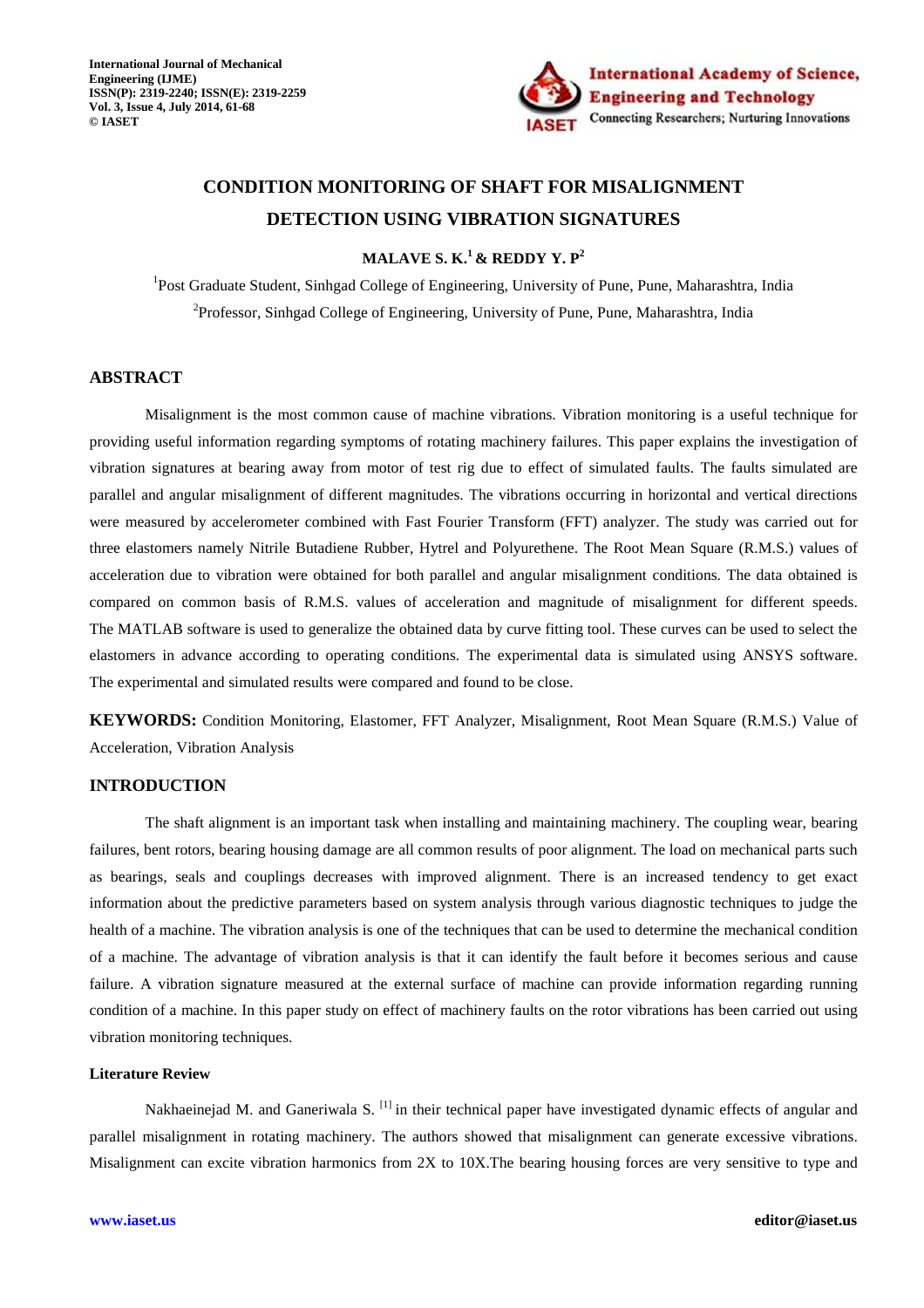level of misalignment. The coupling stiffness can change the forces and vibrations significantly. The vibration signals in three directions can help to correlate results with stiffness of coupling.

Hariharan V. and Srinivasan PSS. <sup>[2]</sup> compared vibration signatures of rigid and self designed 3-pin type flexible coupling using experimentation and simulation. According to the researchers, misalignment can be characterized primarily by second harmonics (2X) of the shaft speed.

Patel T. H. and Darpe A. K.<sup>[3]</sup> proposed an experimental approach for determination of magnitude and harmonic nature of misalignment excitation. According to the authors, the 2X harmonics is not sufficient for misalignment diagnosis since other faults such as fatigue crack exhibit strong 2X harmonics. The full spectrum analysis and orbit plot techniques are effectively used in the order to reveal the distinguishing nature of misalignment.

Saavedra P.N. and Ramirez D.E. <sup>[4]</sup> describe theoretical and experimental work on the vibration behavior of coupled rotor with flexible couplings. A theoretical model capable of describing the mechanical vibration resulting from shaft misalignment is developed. The authors concluded that the vibrations generated by shaft misalignment is caused by a variation in coupling stiffness as the shaft rotates and the forcing frequencies generated by shaft misalignment are composed of shaft harmonics of the shaft speed.

Sekhar A.S. and Prabhu B.S. <sup>[5]</sup> modeled a rotor coupling bearing system using higher order finite elements. The effect of misalignment on vibration response in two harmonics at different speeds has been evaluated. The 2X vibration response shows the characteristics signature of misaligned shafts. The vibration response in different harmonics can be evaluated by using the present model.

Saavedra P.N. and Ramirez D.E. <sup>[6]</sup> performed experimental tests to validate the theoretical model for misaligned shaft, coupling, bearing system. The authors showed that vibratory response on misalignment is caused by the variation in coupling stiffness. The authors have studied effect of the load on spectral amplitudes. The authors showed that the load has a great influence on the amplitude of the spectral components and it can be a determinant factor when diagnosing the condition of a machine. The waveform analysis is used to distinguish between misalignment and mechanical looseness.

Pandey S. and Nakra B. C. <sup>[7]</sup> designed and fabricated test rig to investigate the vibrations at bearing due to effect of simulated faults. The faults simulated in the test rig are parallel misalignment, angular misalignment, combined parallel and angular misalignment, unbalance. Root mean square vibration accelerations in vertical, horizontal and axial directions of rolling element bearing were monitored using piezoelectric accelerometer to study the effect of simulated faults. The authors concluded that for all types of misalignment; the amplitudes of vibration are higher at bearing away from motor than at bearing near the motor.

The literature review has been carried out in the area of vibration monitoring of rotating machinery. The various techniques of fault diagnosis and analysis of resulting vibration signatures have been reviewed. This paper explains behaviour of misaligned shaft using different elastomers. It can be useful for condition monitoring of rotating machinery.

#### **EXPERIMENTAL SETUP AND INSTRUMENTATION**

The test rig consists of input and output shaft connected by Love-joy type flexible coupling. The elastomers used for experimentation namely Nitrile Butadiene Rubber, Hytrel and Polyurethene are inserted between two hubs of coupling. A D.C. drive is used to avoid fluctuations in speed. The whole setup is mounted on a base plate that rests on "C" channel.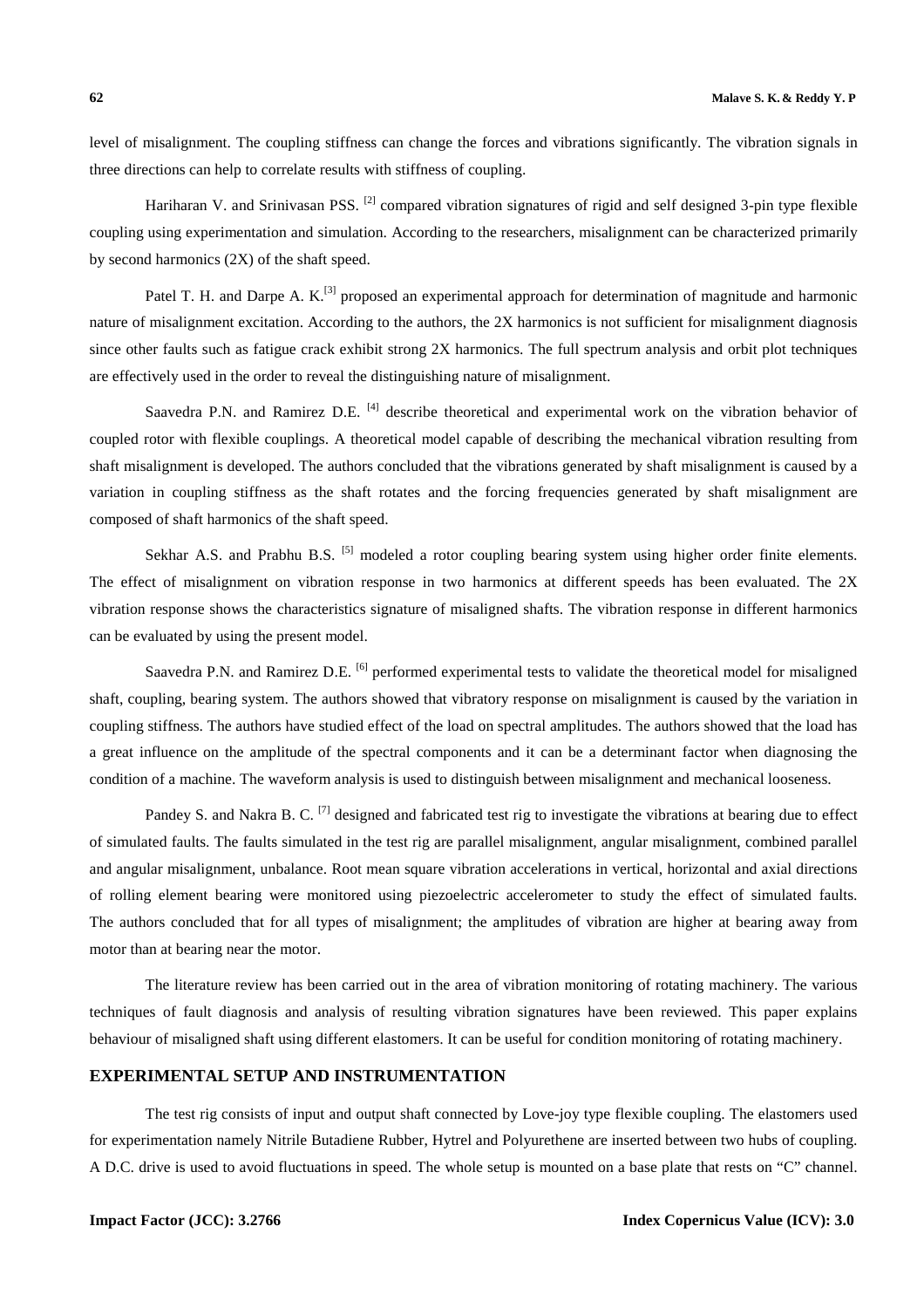#### **Condition Monitoring of Shaft for Misalignment Detection Using Vibration Signatures 63**

The "C" channel is bolted to concrete foundation. The instrumentation used in experimental setup consists of an accelerometer mounted at housing of bearing away from motor. The output of accelerometer is connected to input of Fast Fourier Transform (FFT) analyzer. The NVGate software is used for vibration signature acquisition, recording and analysis. The photograph of the test rig used for experimentation is shown in Figure1.



**Figure 1: Photograph of Test Rig** 

The specifications of instruments and devices are described as follows

| ıпı<br>а |  | ٦ш |  |
|----------|--|----|--|
|----------|--|----|--|

| Output shaft | Material- brass | Diameter -19 mm            | Length- $275 \text{ mm}$ |
|--------------|-----------------|----------------------------|--------------------------|
| Disc         | Material-M.S.   | Diameter -75 mm            | Thickness-15 mm          |
| D.C. Motor   | $\pm 0.25$ h.p. | Maximum Speed -2000 r.p.m. |                          |

#### **Experimentation**

The experimentation consists of balancing the shaft, coupling and disc assembly, to ensure base alignment by face and rim indicator method and creating the faults to obtain vibration signatures. The vibration signatures obtained should be exclusively of misaligned shaft and to ensure this, the shaft is dynamically balanced. The initial misalignment between driving and driven shaft should be as minimum as possible before inducing misalignment of known magnitude. This is achieved by using face and rim indicator method.

### **Creation of Faults**

The test rig used for experimentation is shown in Figure1. The two type of faults created are parallel and angular misalignment.

#### **Parallel Misalignment**

The parallel misalignment is created by moving the motor in horizontal plane. A provision has been made in test rig to create misalignment of different magnitudes. The amount of misalignment created is measured by dial gauge having a least count 0.001 mm. A parallel misalignment of magnitudes 0.1, 0.2, 0.3, 0.4, 0.5, 0.6 and 0.7 mm is created. The shaft is rotated at selected speed of 600, 900, 1200, 1800 r.p.m. The accelerometer is mounted in horizontal and vertical position at bearing no. 2. The vibration spectrum for 0.2 mm misalignment with elastomer as Nitrile Butadiene Rubber, speed 600 r.p.m. in horizontal direction is shown in Figure 2. The R.M.S. values of acceleration obtained for Nitrile Butadiene Rubber having parallel misalignment in horizontal and vertical direction are shown in Table 1and Table 2.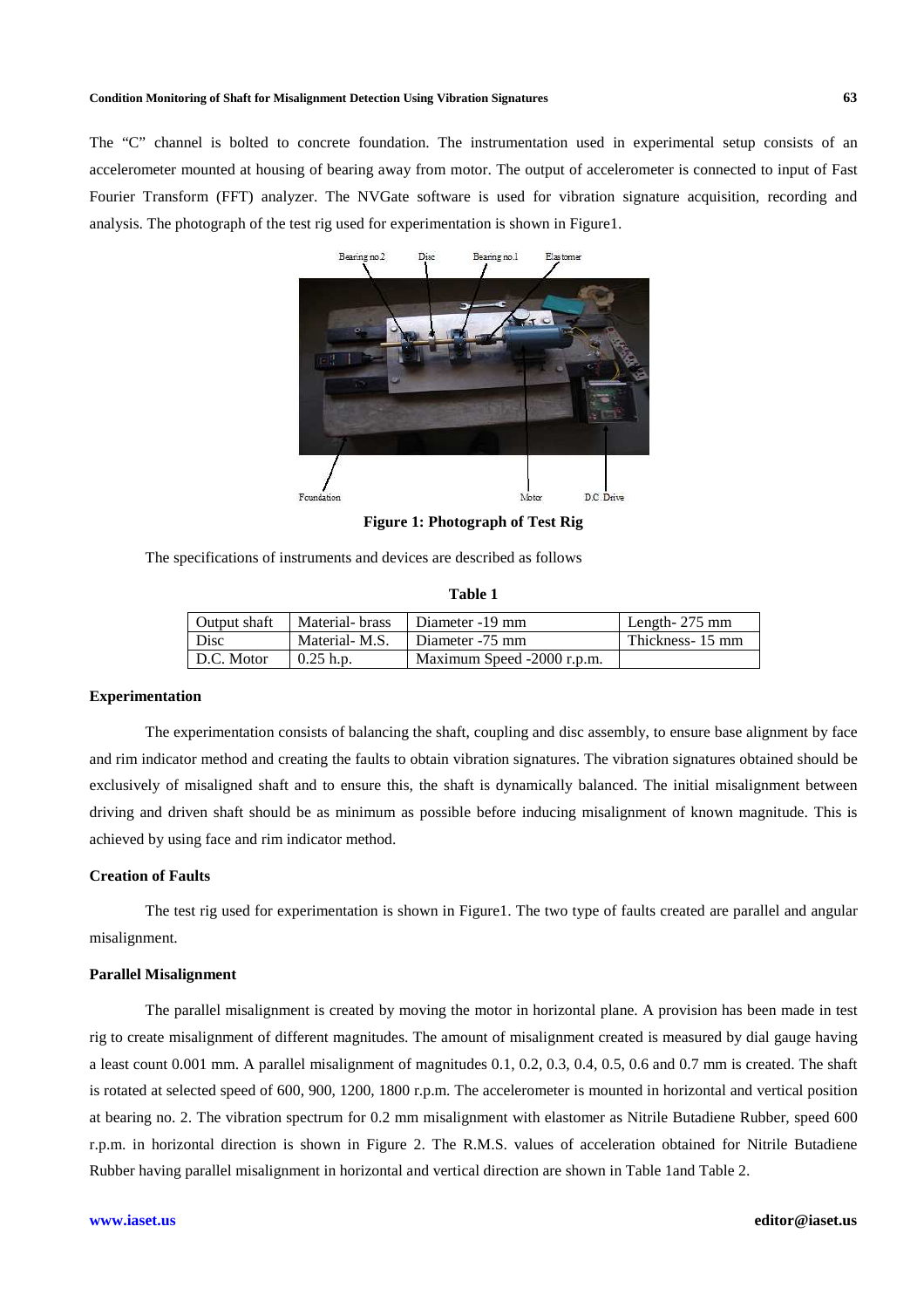

**Figure 2: Vibration Spectrum of 0.2 mm – Nitrile Butadiene Rubber- 600 r.p.m. - Horizontal Direction** 

**Table 2: R.M.S. Values of Acceleration (µm/s<sup>2</sup> ) for Nitrile Butadiene Rubber in Horizontal Direction at Different Speeds for Parallel Misalignment**

| Speed $(R.P.M.)$ | <b>Parallel Misalignment (mm)</b> |       |       |       |       |       |       |  |
|------------------|-----------------------------------|-------|-------|-------|-------|-------|-------|--|
|                  | 0.1                               | 0.2   | 0.3   | 0.4   | 0.5   | 0.6   | 0.7   |  |
| 600              | 268.4                             | 276.9 | 292   | 315.7 | 325.7 | 364.4 | 386.9 |  |
| 900              | 474.4                             | 507   | 514.7 | 519   | 542   | 546   | 553.1 |  |
| 1200             | 631.6                             | 707.3 | 760   | 765   | 785   | 833.8 | 928   |  |
| 1800             | 797.7                             | 931.1 | 1510  | 1602  | 1664  | 1897  | 2164  |  |

| Table 3: R.M.S. Values of Acceleration ( $\mu$ m/s <sup>2</sup> ) for Nitrile Butadiene Rubber in |
|---------------------------------------------------------------------------------------------------|
| <b>Vertical Direction at Different Speeds for Parallel Misalignment</b>                           |

| Speed (R.P.M.) | <b>Parallel Misalignment (mm)</b> |       |       |       |       |       |       |  |  |
|----------------|-----------------------------------|-------|-------|-------|-------|-------|-------|--|--|
|                | 0.1                               | 0.2   | 0.3   | 0.4   | 0.5   | 0.6   | 0.7   |  |  |
| 600            | 68                                | 83.1  | 106.4 | 139.7 | 169.4 | 210.1 | 227.7 |  |  |
| 900            | 97.7                              | 114.4 | 136.6 | 164.5 | 186   | 228.7 | 253.1 |  |  |
| 1200           | 131.3                             | 146.2 | 166.6 | 186.5 | 204.4 | 255   | 267.7 |  |  |
| 1800           | 154                               | 169.3 | 181.4 | 222.8 | 258.2 | 289.7 | 320.9 |  |  |

The same set of experimentation is carried out for other elastomers Hytrel and Polyurethene.

#### **Angular Misalignment**

The angular misalignment is created by moving motor in angular plane. The angular misalignment created is 0.045°, 0.09°, 0.135°, 0.18°, 0.225°, 0.27° and 0.315°. The R.M.S.values of acceleration obtained for Nitrile Butadiene Rubber having angular misalignment are shown in Table 3and Table 4.

| Speed $(R.P.M.)$ | <b>Angular Misalignment (Degrees)</b> |                |                 |                |                 |                |                 |  |
|------------------|---------------------------------------|----------------|-----------------|----------------|-----------------|----------------|-----------------|--|
|                  | $0.045^{\circ}$                       | $0.09^{\circ}$ | $0.135^{\circ}$ | $0.18^{\circ}$ | $0.225^{\circ}$ | $0.27^{\circ}$ | $0.315^{\circ}$ |  |
| 600              | 161.2                                 | 179.7          | 266.2           | 270.9          | 275.9           | 292            | 320.9           |  |
| 900              | 220.9                                 | 310.3          | 333.5           | 359.1          | 378.5           | 404.6          | 419.5           |  |
| 1200             | 374.3                                 | 376.1          | 440             | 474.4          | 682             | 742            | 894.9           |  |
| 1800             | 442.1                                 | 496.8          | 518.3           | 545.9          | 1194            | 1318           | 1465            |  |

**Table 4: R.M.S. Values of Acceleration (µm/s<sup>2</sup> ) for Nitrile Butadiene Rubber in Horizontal Direction for Different Angular Misalignment** 

**Table 5: R.M.S. Values of Acceleration (µm/s<sup>2</sup> ) for Nitrile Butadiene Rubber in Vertical Direction for Different Angular Misalignment** 

| Speed $(R.P.M.)$ | <b>Angular Misalignment (Degrees)</b> |                |                 |                |                 |                |                 |  |  |
|------------------|---------------------------------------|----------------|-----------------|----------------|-----------------|----------------|-----------------|--|--|
|                  | $0.045^{\circ}$                       | $0.09^{\circ}$ | $0.135^{\circ}$ | $0.18^{\circ}$ | $0.225^{\circ}$ | $0.27^{\circ}$ | $0.315^{\circ}$ |  |  |
| 600              | 98.6                                  | 114.4          | 186             | 219.2          | 240.2           | 268.3          | 386.7           |  |  |
| 900              | 154                                   | 177.3          | 209.5           | 222.8          | 400.1           | 440.9          | 504.6           |  |  |
| 1200             | 219.6                                 | 230.6          | 284.1           | 291.7          | 453.3           | 583            | 593.3           |  |  |
| 1800             | 291.7                                 | 328            | 355.7           | 425.7          | 1111            | 1257           | 1291            |  |  |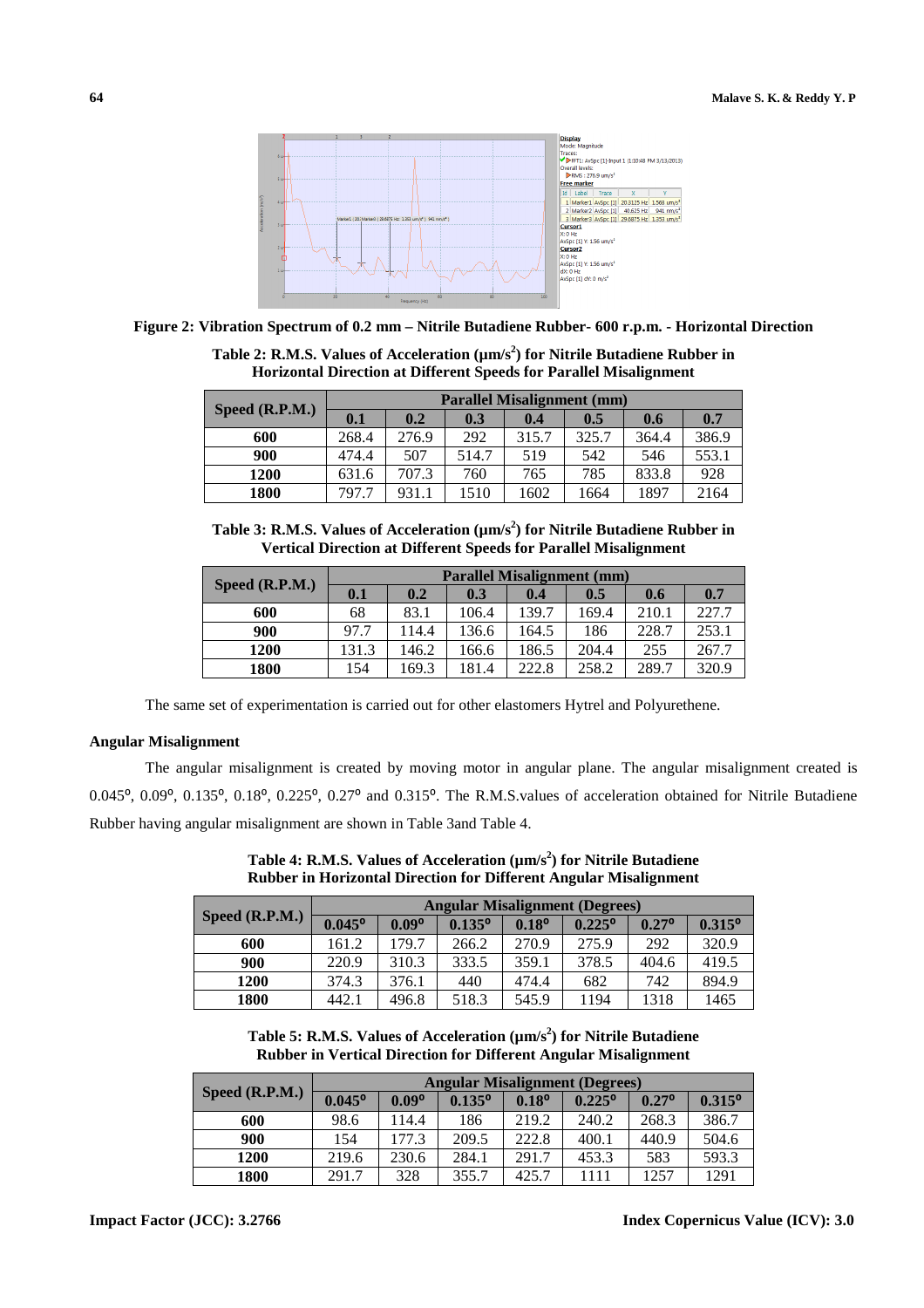The same set of experimentation is carried out for other elastomers Hytrel and Polyurethene.

#### **Generalization of Misalignment Data for Condition Monitoring**

The data collected for parallel and angular misalignment is compared based on R.M.S. value of acceleration and magnitude of misalignment to generalize the relationship between them. The curve drawn for parallel misalignment with elastomer Polyurethene at speed 600 r.p.m by polynomial curve fitting technique using MATLAB software is shown in Figure 3. The equation of this curve is shown in Figure 3.



**Figure 3: Curve Fitting for 600 R.P.M., Parallel Misalignment, Polyurethene Elastomer in Horizontal Direction**

The equation shown in Figure 3 can be used to establish the relationship between magnitude of misalignment present and R.M.S. value of acceleration due to vibration. It is possible to find the unknown magnitude of misalignment if operating condition like speed is defined. This can be used for condition monitoring of machine which can avoid machine failure.

#### **Simulation**

The experimental conditions are simulated using ANSYS software. The shaft, coupling and disc are modeled using CAD software Creo 2.0 with the exact dimensions as used in experimental test rig. The different misalignment conditions are created. The element SOLID 186 is used for meshing. The meshed model is shown in Figure 4.



**Figure 4: Meshed Model of Shaft, Disc and Coupling Assembly** 

The boundary conditions used are acceleration due to gravity, rotational velocity and remote displacements. The rotational velocity is 300-1800 r.p.m. as the shaft rotates in this speed range. The first and second natural frequencies are found to be 327.04 Hz and 973.19 Hz which are used to avoid resonance. The maximum operating frequency during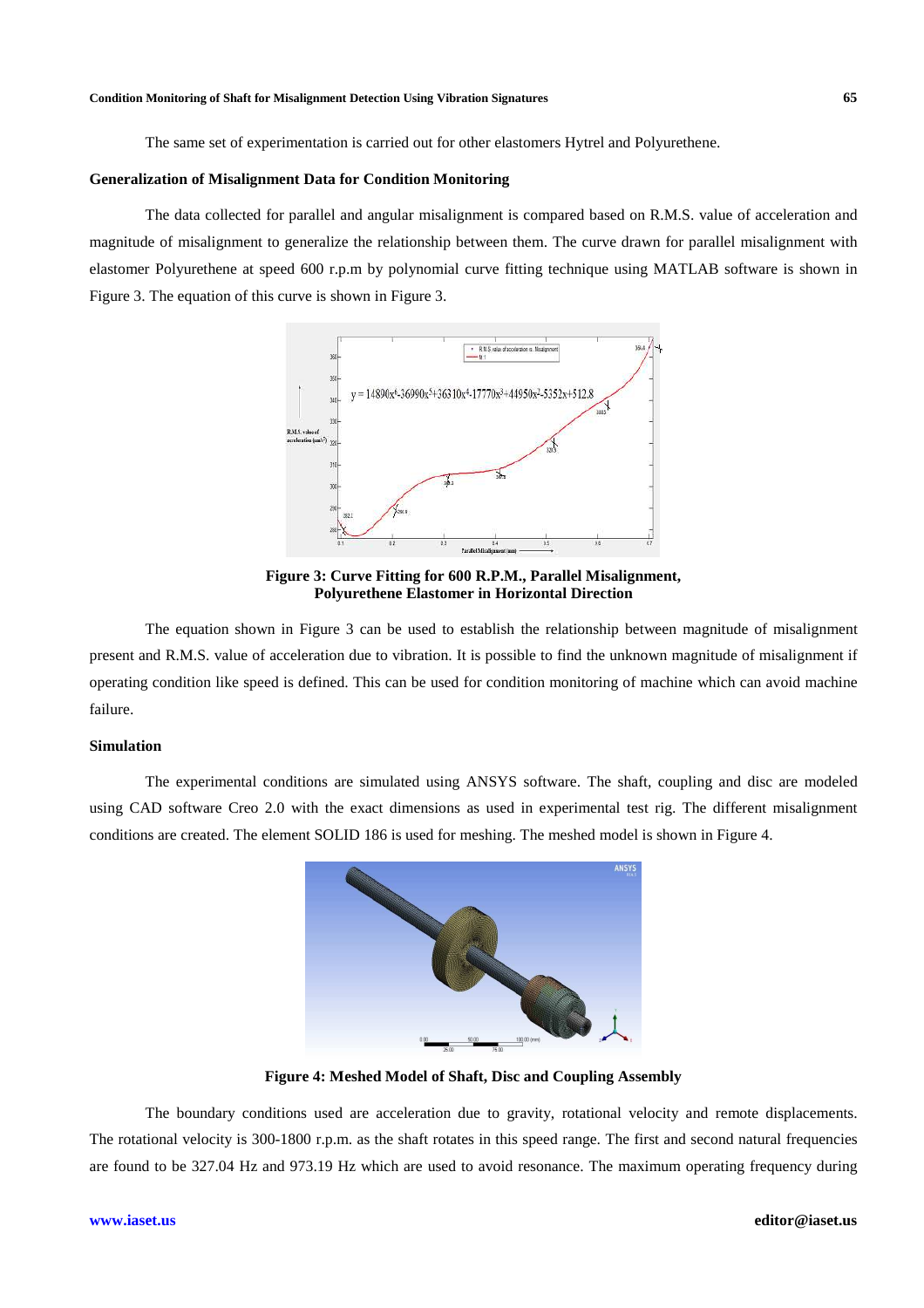experimentation is 30 Hz. The results obtained by simulation for parallel misalignment with elastomer as Nitrile Butadiene Rubber in horizontal direction are shown in Table 5.

| Speed $(R.P.M.)$ | <b>Parallel Misalignment (mm)</b> |        |         |         |         |         |         |  |  |
|------------------|-----------------------------------|--------|---------|---------|---------|---------|---------|--|--|
|                  | 0.1                               | 0.2    | 0.3     | 0.4     | 0.5     | 0.6     | 0.7     |  |  |
| 600              | 281.43                            | 297.49 | 318.04  | 35.59   | 341.07  | 344.46  | 365.08  |  |  |
| 900              | 524.01                            | 540.18 | 551.47  | 563.67  | 569.04  | 579.32  | 594.11  |  |  |
| 1200             | 672.39                            | 712.41 | 728.08  | 745.28  | 769.00  | 782.08  | 829.24  |  |  |
| 1800             | 849.42                            | 970.76 | 1449.03 | 1800.60 | 1826.14 | 1886.41 | 1925.90 |  |  |

**Table 6: R.M.S. Values of Acceleration (µm/s<sup>2</sup> ) for Nitrile Butadiene Rubber in Horizontal Direction for Different Parallel Misalignment at Different Speeds by Simulation** 

The result of simulation with elastomer as Hytrel and 0.2 mm parallel misalignment at speed 600 r.p.m.in horizontal direction is shown in Figure 5.



**Figure 5: R.M.S Value of Acceleration for 0.2 mm Parallel Misalignment with Elastomer as Hytrel and Speed 600 r.p.m** 

Comparison of Table 1 and Table 5 show that the results obtained by experimentation and simulation are found to be close.

## **CONCLUSIONS**

A test rig is fabricated for simulation of faults in coupled shafts. The faults simulated are parallel and angular misalignment. The R.M.S. values of acceleration are measured at bearing no. 2 in horizontal and vertical directions. The comparison of R.M.S. values of acceleration with speed shows that there is an increase in R.M.S. value of acceleration with speed for same amount of misalignment. Similarly there is increase in R.M.S. value of acceleration with magnitude of misalignment for same speed. MATLAB software is used to generalize the curve by curve fitting technique.

The equation of the curve shows the relationship between misalignment present and R.M.S. value of acceleration. In case of parallel misalignment, the R.M.S. value of acceleration is more dominant in horizontal direction than in vertical direction. This is because the parallel misalignment is created in horizontal plane. The experimental conditions are simulated by using ANSYS software and the experimental predictions are in good agreement with ANSYS results.

This will be useful for simulating the condition of machine without experimentation. The test rig designed in this work can be used in speed range of 300-1200 r.p.m. as the forces due to misalignment become more dominant in speed range of  $1200 - 1800$  r.p.m. causing more vibrations.